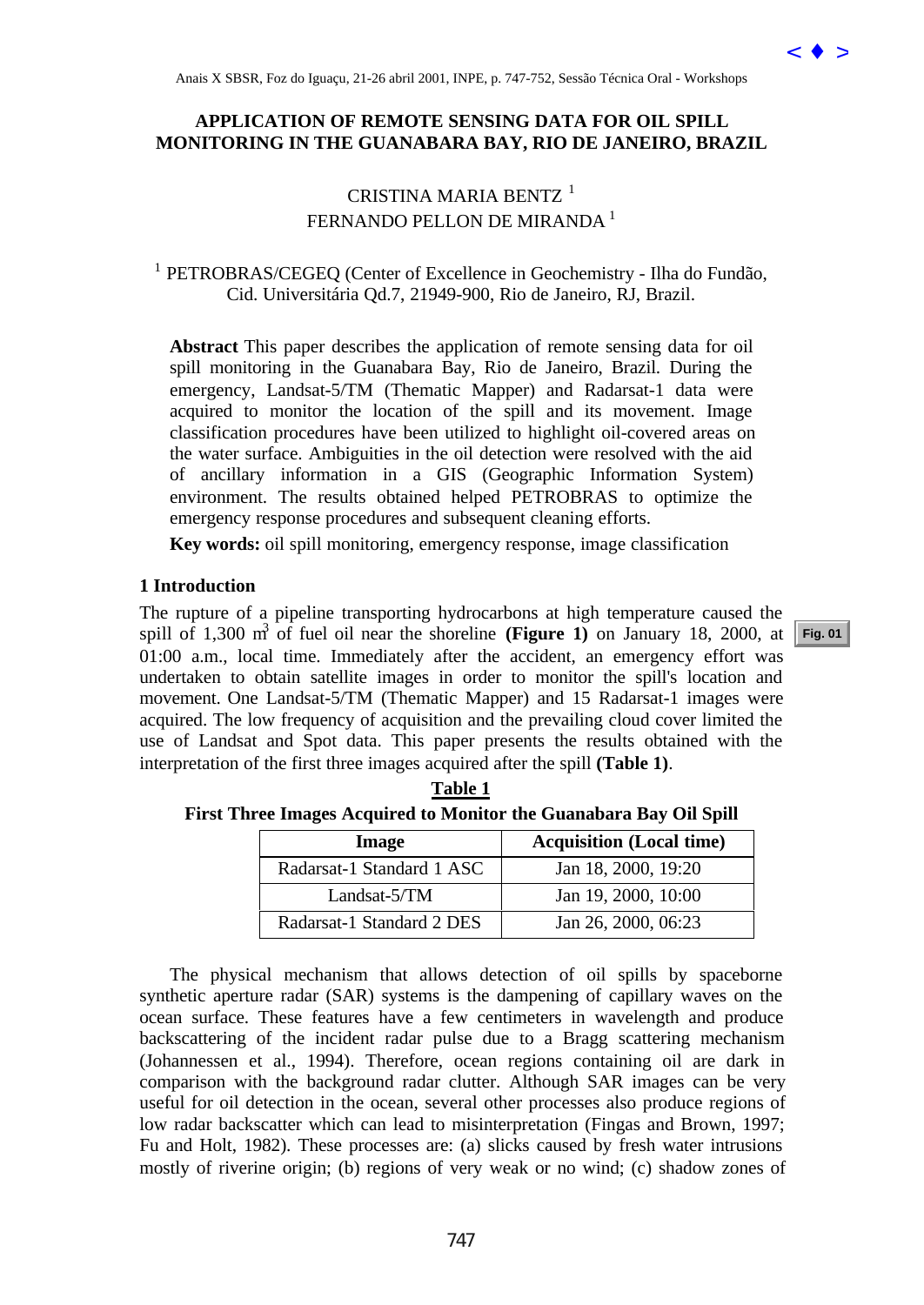waves behind structures, islands or land; (d) beds of underwater vegetation which calm the surface waters; (e) biogenic oils.

In the visible and reflected IR regions of the electromagnetic spectrum, oil slicks on the sea surface are detectable because of the changes in the light reflected back to the sensor at certain viewing angles. According to Berry and Prost (1999), the detection of slicks from space on visible imagery requires an angle between the look direction of the satellite and the center of the glint pattern smaller than  $30^\circ$ . Usually the presence of oil in the ocean increases the water surface reflectance, especially in the reflected IR bands (TM 4, 5 e 7) (Stringer et al., 1992).

#### **2 Image Processing and Interpretation**

Image processing techniques were applied to Radarsat-1 and Landsat-5/TM data in order to highlight oil-covered areas on the water surface. Ambiguities in the oil detection were resolved with the aid of ancillary information such as location of known sources of pollution, aerial inspection information and GPS controlled aerial photos taken from helicopters.

## **2.1 Jan 18 Radarsat-1 (S1) Image**

The Radarsat-1 image acquired on Jan 18, 2000 **(Figure 1)** shows clearly the area affected by the spill accident. A textural classification procedure (Unsupervised Semivariogram Textural Classifier - USTC) was applied in order to enhance dark smooth areas. The algorithm generates new channels that represent the image textural information (Miranda et al., 1997). The isodata clustering algorithm was applied in order to carry out the unsupervised classification of this set of textural channels. After the unsupervised classification, results obtained from the clustering program were merged together through interactive class aggregation.

The dark smooth areas mapped with the classification procedure **(Figure 2)** were labeled as oil-free water, fluvial discharge or effluents, and oil-covered water. Ancillary information was an important aid to such an interpretation. Eighteen hours after the spill, the area of oil-covered water was approximately 33 km<sup>2</sup>.

#### **2.2 Jan 19 Landsat-5/TM Image**

One limitation to oil detection using the January 19, 2000, Landsat-5/TM image was the presence of clouds and haze near the spilled area. In order to improve the visual discrimination of patterns on the water surface related to oil, many RGB combinations of the seven TM bands were evaluated. One of the preferred band combinations for oil detection was the 1R2G3B **(Figure 3)**. A supervised classification procedure (MAXVER) was applied in order to highlight the oil-covered surface. All TM bands were used in the classification.

The resulting image presents the following classes **(Figure 4)**: oil-free water, fluvial discharge, bay areas affected by haze and oil-covered water. The area of oilcovered water thirty-four hours after the accident was approximately 56  $\text{km}^2$ . The oilcovered areas interpreted with remote sensing images were compared with the results of oil trajectory and fate models for model evaluation and calibration.

**[Fig. 01](#page-3-0)**

#### **[Fig. 02](#page-3-0)**

**[Fig. 04](#page-4-0)**

**[Fig. 03](#page-4-0)**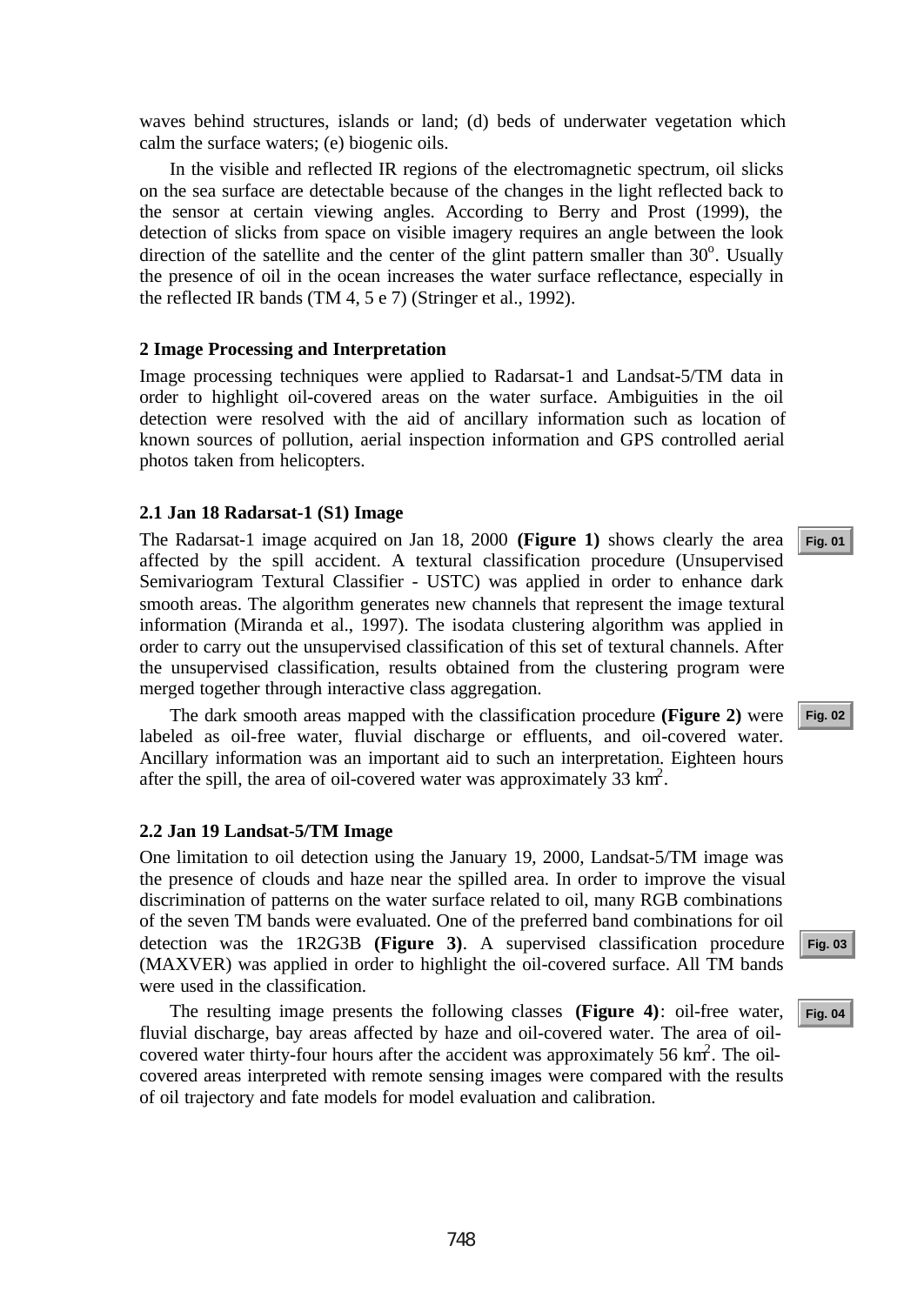#### **2.3 Jan 26 Radarsat-1 (S2) Image**

As the oil patch spread out around the bay **(Figure 5),** the detection of oil-covered areas were more difficult because of misinterpretations due to false targets, such as fresh water and sewerage intrusions, regions of very weak or no wind, shadow zones or biogenic oils. The unsupervised classification procedure applied in the Jan 26 image detected many dark smooth areas.

The integration of the classification results with ancillary information, such as location of know sources of pollution, aerial inspection information and GPS controlled aerial photos acquired simultaneously with image acquisition, allowed the final selection of oil-covered areas **(Figure 6)**.

**3 Conclusions**

Radarsat-1 data provided a suitable temporal coverage for emergency monitoring of the Guanabara Bay oil spill.

Landsat data were effective to detect oil-covered areas. However, cloud cover and the 8-day revisit schedule (using both Landsat-5 and-7) prevents a systematic use as a monitoring tool.

Orbital remote sensing data were the most cost-effective tool to elaborate oil spill maps with cartographic precision.

Oil spill maps were used to assess the results of trajectory and fate models.

The use of ancillary information in a GIS environment is crucial to discriminate oil spill areas from false targets.

#### **4 References**

- Berry, J.L. and Prost G.L., 1999, Hydrocarbon Exploration. In: Remote Sensing for the Earth Sciences, Manual of Remote Sensing, Third edition, Vol. 3.
- Fingas, M., and C. Brown, 1997, Remote sensing of oil spill: Sea Technology, v. 38, p. 37-46.
- Fu. L.L., and B. Holt, 1982, Seasat views oceans and sea ice with synthetic aperture radar: JPL Publication 81-120, 200 p.
- Johannessen, J.A., Digranes, G., Espedal, H., Johannessen, O.M., Samuel, P., Browne, D., and Vachon, P., 1994, SAR Ocean Features Catalogue: ESSA SP-1174, 106 p.
- Miranda, F.P., Fonseca, L.E.N., Beisl, C.H., Rosenqvist, A., and Figueiredo, M.D.M.A.M., 1997, Seasonal mapping of flooding extent in the vicinity of the Balbina Dam (Central Amazonia) using RADARSAT-1 and JERS-1 SAR data. Proceedings of the International Symposium Geomatics in the Era of RADARSAT (GER'97), Ottawa, Canada, May 1997.
- Stringer, W.J.; Dean, K.G.; Guritz, R.M.; Garbeil, H.M.; Groves, J.E. and Ahlnaes, K., 1992, Detection of Petroleum Spilled from the Mv *Exxon Valdez*: International Journal of Remote Sensing, 1992, vol. 13, NO. 5, 799-824.

**[Fig. 06](#page-5-0)**

**[Fig. 05](#page-5-0)**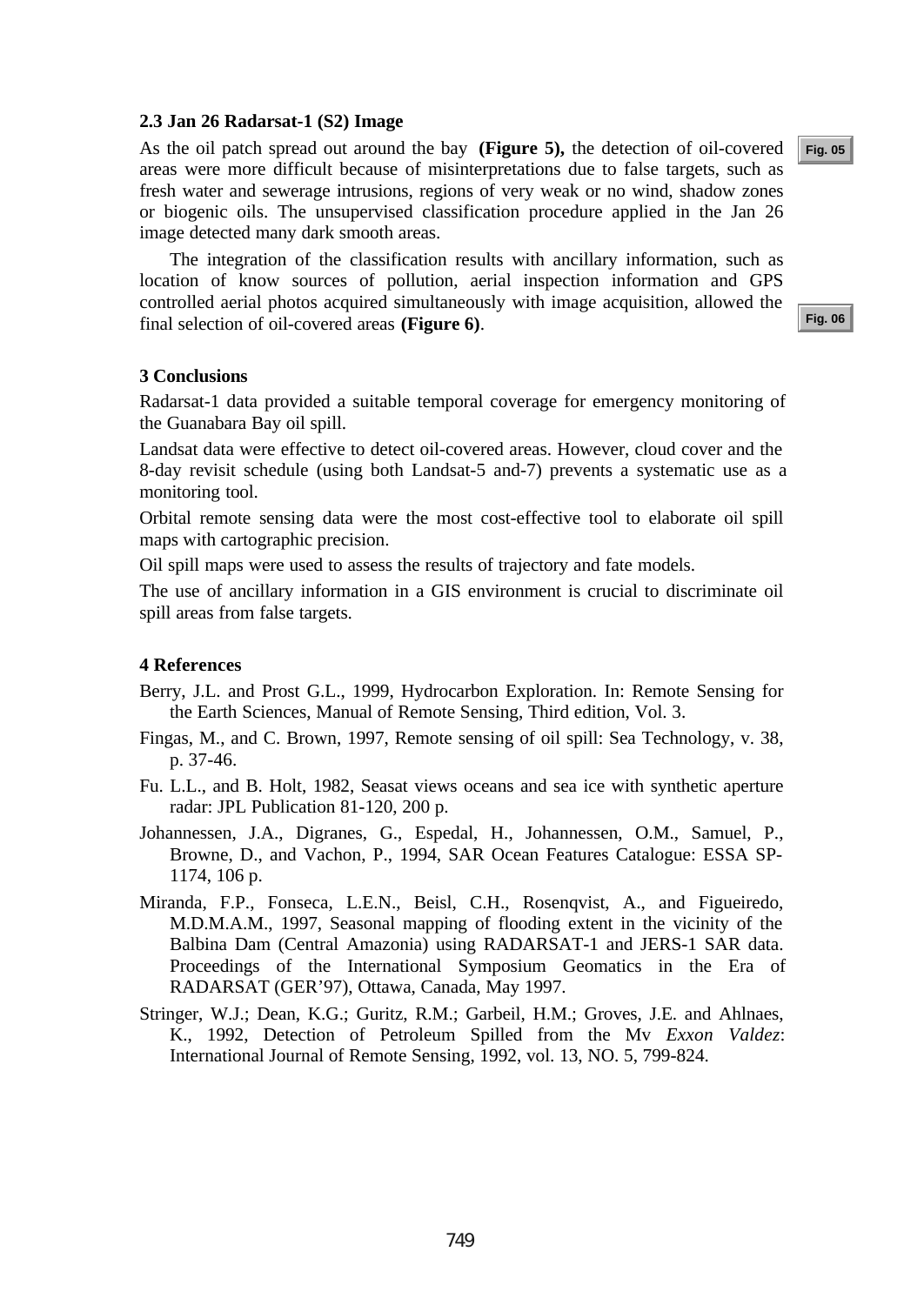<span id="page-3-0"></span>

Figure 1 – Radarsat-1 (S1) image acquired on Jan 18, 2000, at 19:20 a.m., local time.



Figure 2 – Zoom of Radarsat-1 (S1) image acquired on Jan 18, 2000, at 19:20 a.m., local time, with visual interpretation of the oil-covered surface (1a). Result of the USTC classification procedure (1b).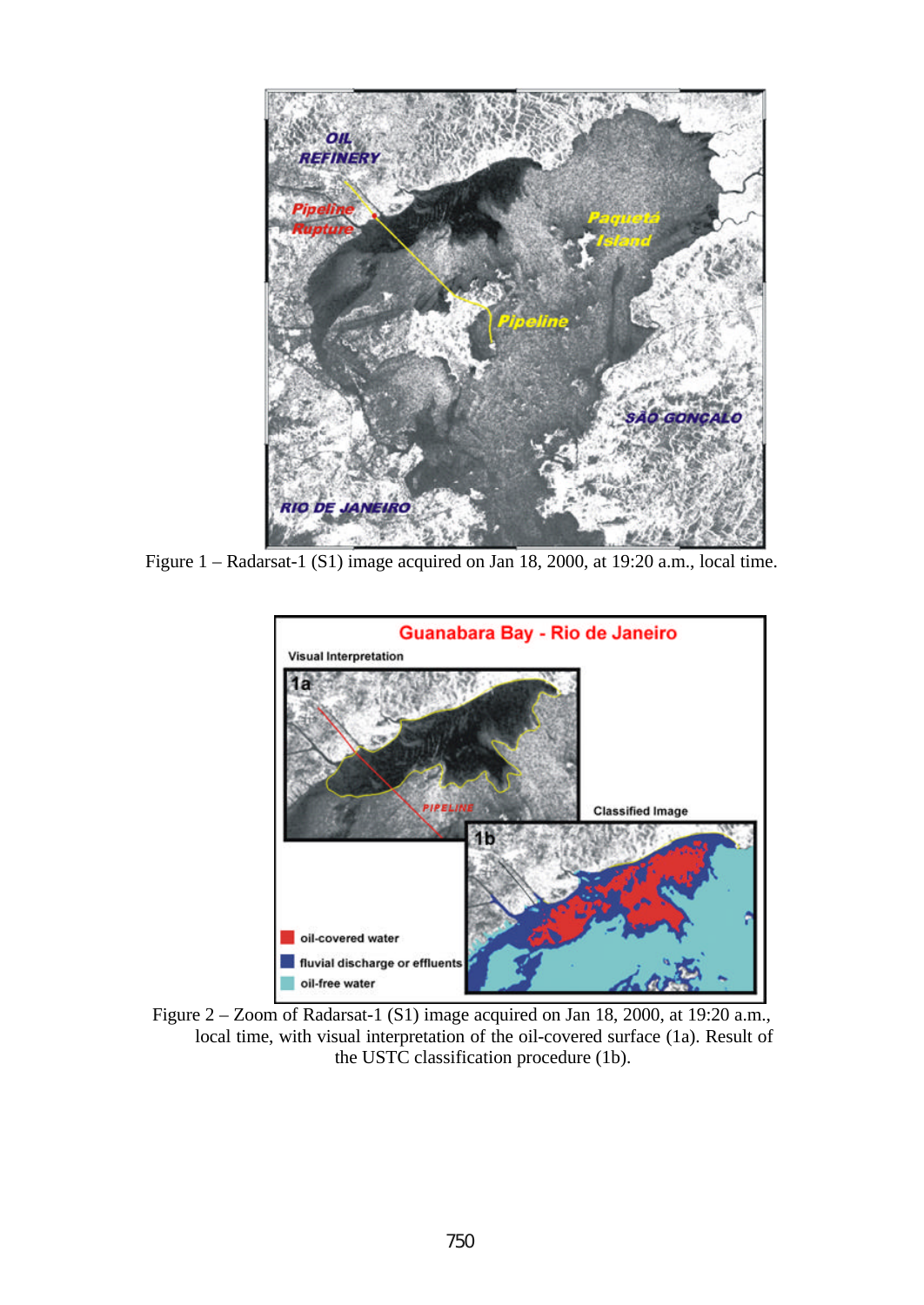<span id="page-4-0"></span>

Figure 3- Landsat-5/TM image (1R2G3B) acquired on Jan 19, 2000, at 10:00 a.m., local time. The coastline is highlighted in yellow.



Figure 4- Landsat-5/TM image (1R2G3B) acquired on Jan 19, 2000, at 10:00 a.m., local time, with visual interpretation of the oil-covered surface (2a). Result of the MAXVER classification (2b).